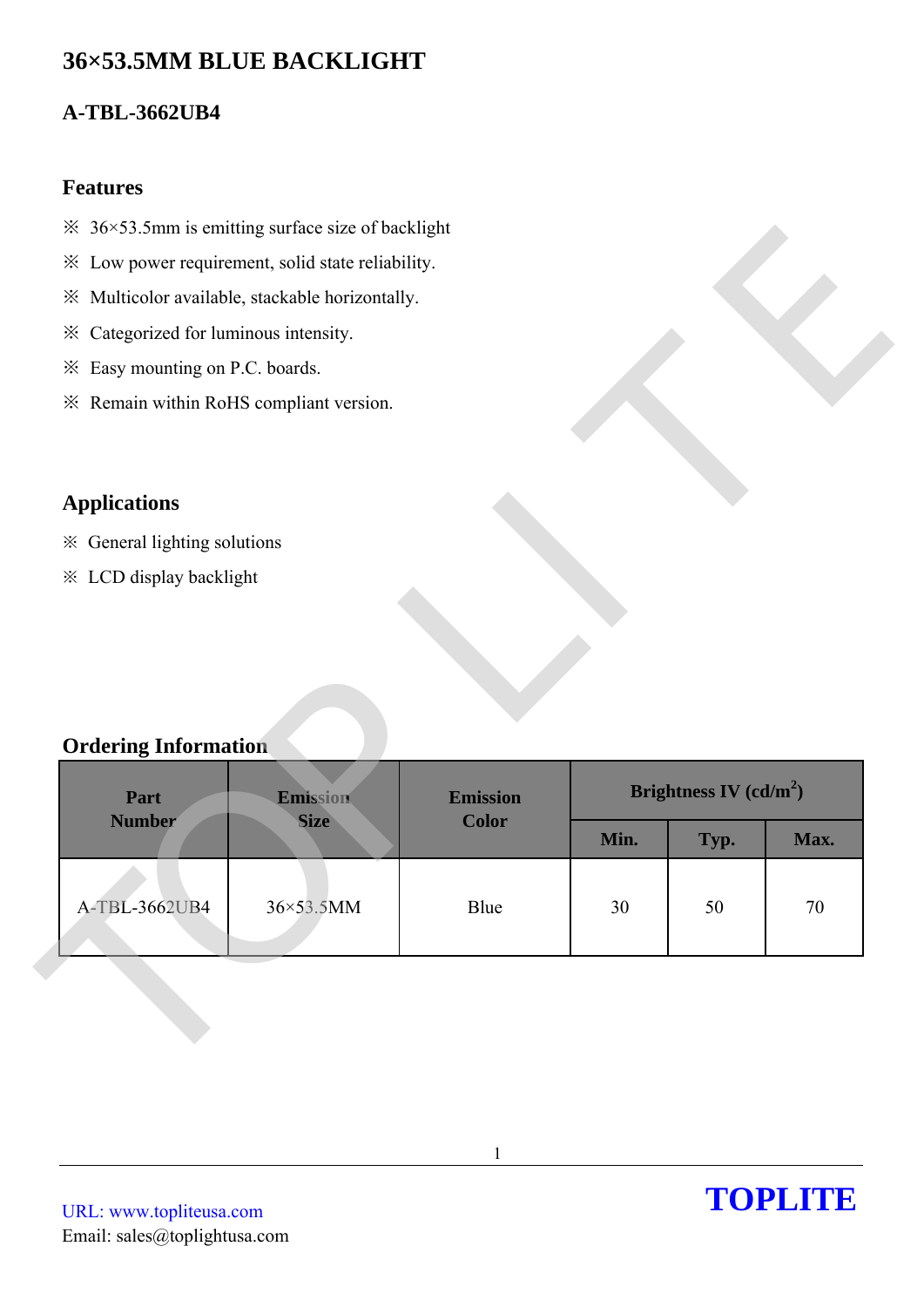### **Maximum Ratings**

| <b>Parameter</b>                                        | <b>Symbol</b> | Value         | Unit        |
|---------------------------------------------------------|---------------|---------------|-------------|
| Operating temperature                                   | $T_{OP}$      | $-35 \sim 85$ | $\rm ^{o}C$ |
| Storage temperature                                     | $T_{STG}$     | $-35 \sim 85$ | $\rm ^oC$   |
| Peak forward current $(T_A=25 \degree C)$ <sup>*1</sup> | $1_{\rm PF}$  | 120           | mA          |
| Reverse voltage (TA=25 $^{\circ}$ C)                    | $\rm V_R$     |               |             |
| Power consumption (TA=25 $^{\circ}$ C)                  |               | 400           | mW          |

# **Electrical / Optical Characteristics (1)**

| <b>Parameter</b><br>Wavelength at peak emission |        | <b>Symbol</b>                      | <b>Value</b> | Unit |
|-------------------------------------------------|--------|------------------------------------|--------------|------|
|                                                 |        |                                    |              |      |
|                                                 | (Typ.) | $\lambda_{\rm P}$                  | 460          | nm   |
| Spectral bandwidth at 50%                       | (Typ.) | Δλ                                 | 30           | nm   |
|                                                 | (Min.) | $I_F$                              | 60           |      |
| <b>Forward Current</b>                          | (Typ.) | $I_{F}$                            | 70           | mA   |
|                                                 | (Max.) | $I_{F}$                            | 80           |      |
|                                                 | (Min.) | $\mathbf{V}_\mathrm{F}$            |              |      |
| <b>Forward voltage</b>                          | (Typ.) | $\mathbf{V}_\mathrm{F}$            | 5            | V    |
|                                                 | (Max.) | $\overline{\mathbf{V}}_{\text{F}}$ |              |      |
| <b>Color temperature</b>                        | (Min.) | <b>TC</b>                          |              | K    |
|                                                 | (Max.) | TC                                 |              | K    |
| <b>Luminous Uniformity</b>                      | (Typ.) |                                    | 80%          |      |
|                                                 |        |                                    |              |      |

# **Luminous Intensity Bin Groups**

| Brightness IV (cd/m <sup>2</sup> ) |      |      |  |  |
|------------------------------------|------|------|--|--|
| Min.                               | Typ. | Max. |  |  |
|                                    | ЭU   |      |  |  |

URL: www.topliteusa.com Email: sales@toplightusa.com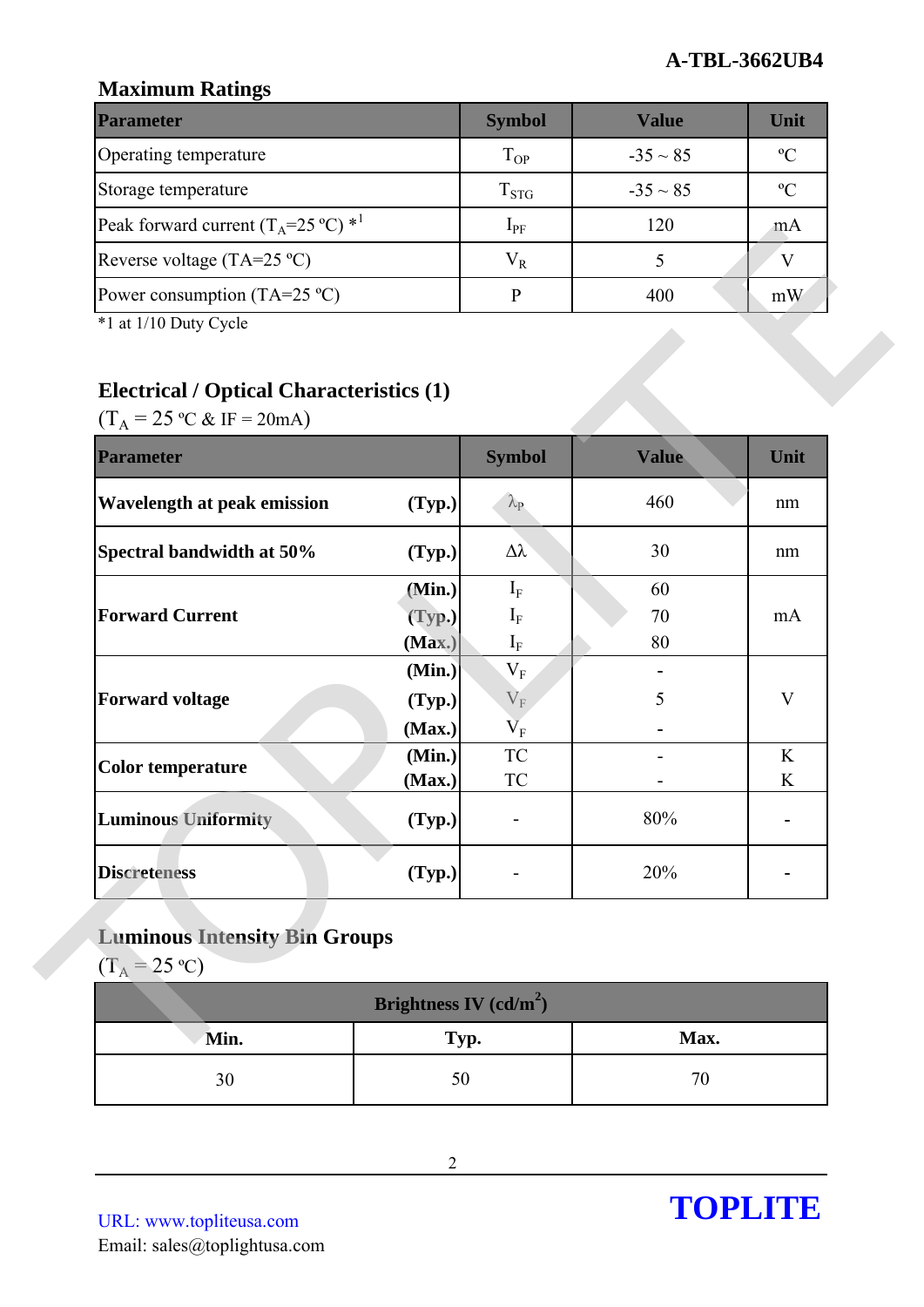### **Electrical/Optical Charateristic (2)**



URL: www.topliteusa.com Email: sales@toplightusa.com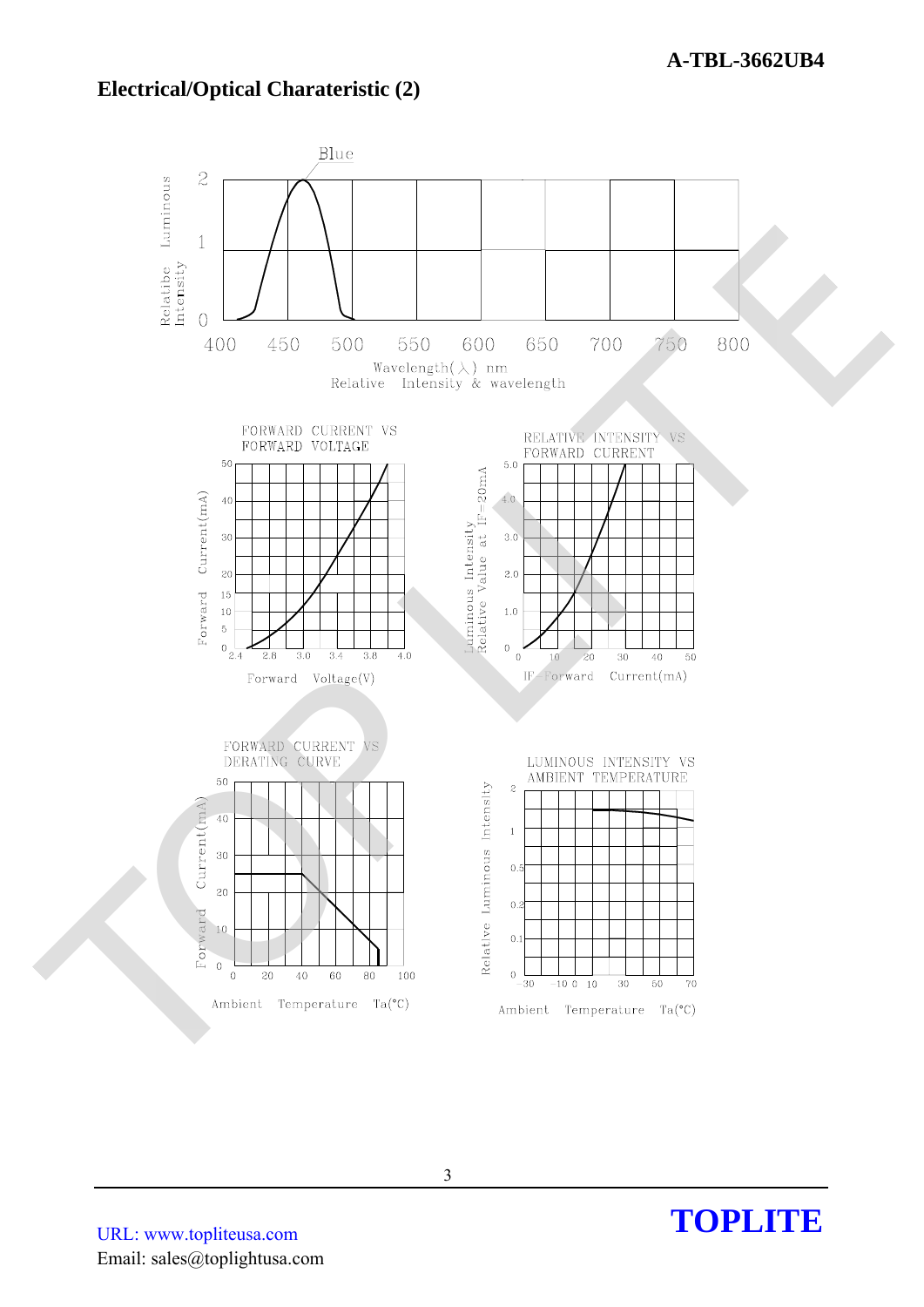# **Package Outline Dimensions**



#### Notes:

- 1. All dimensions are in millimeters. Tolerance is +/-0.25 unless otherwise noted.
- 2. The specifications, characteristics and technical data described in the datasheet are subject to change without prior notice.